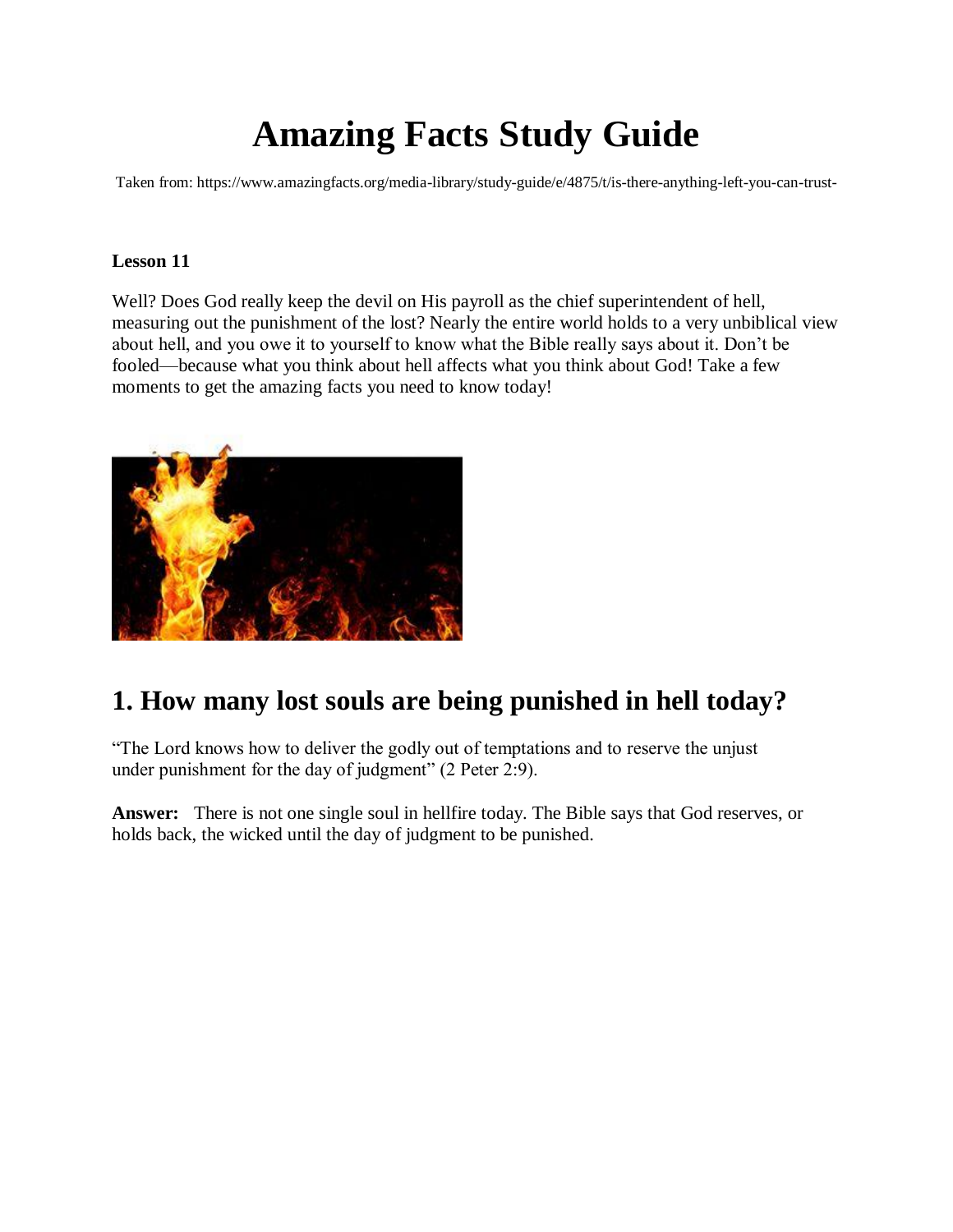

# **2. When will the lost be cast into hellfire?**

"So it will be at the end of this age. The Son of Man will send out His angels, and they will gather out of His kingdom all things that offend, and those who practice lawlessness, and will cast them into the furnace of fire" (Matthew 13:40–42).

"The word that I have spoken will judge him in the last day" (John 12:48).

**Answer:** The lost will be cast into hellfire at the great judgment at the end of the world—not when they die. God would not punish a person in fire until his or her case was tried and decided in court at the end of the world. Does it make sense that God would burn a murderer who died 5,000 years ago 5,000 years longer than a murderer who dies today and deserves the same punishment for the same sin? (See Genesis 18:25.)

## **3. Where are the unsaved who have already died?**

"The hour is coming in which all who are in the graves will hear His voice and come forth those who have done good, to the resurrection of life, and those who have done evil, to the resurrection of condemnation" (John 5:28, 29).

"That the wicked is reserved to the day of destruction? … Yet shall he be brought to the grave, and shall remain in the tomb" (Job 21:30, 32 KJV).

**Answer:** The Bible is specific. Both the unsaved and the saved who have died are in their graves "sleeping" until the resurrection day. (See Study Guide 10 for more information on what really happens at death.)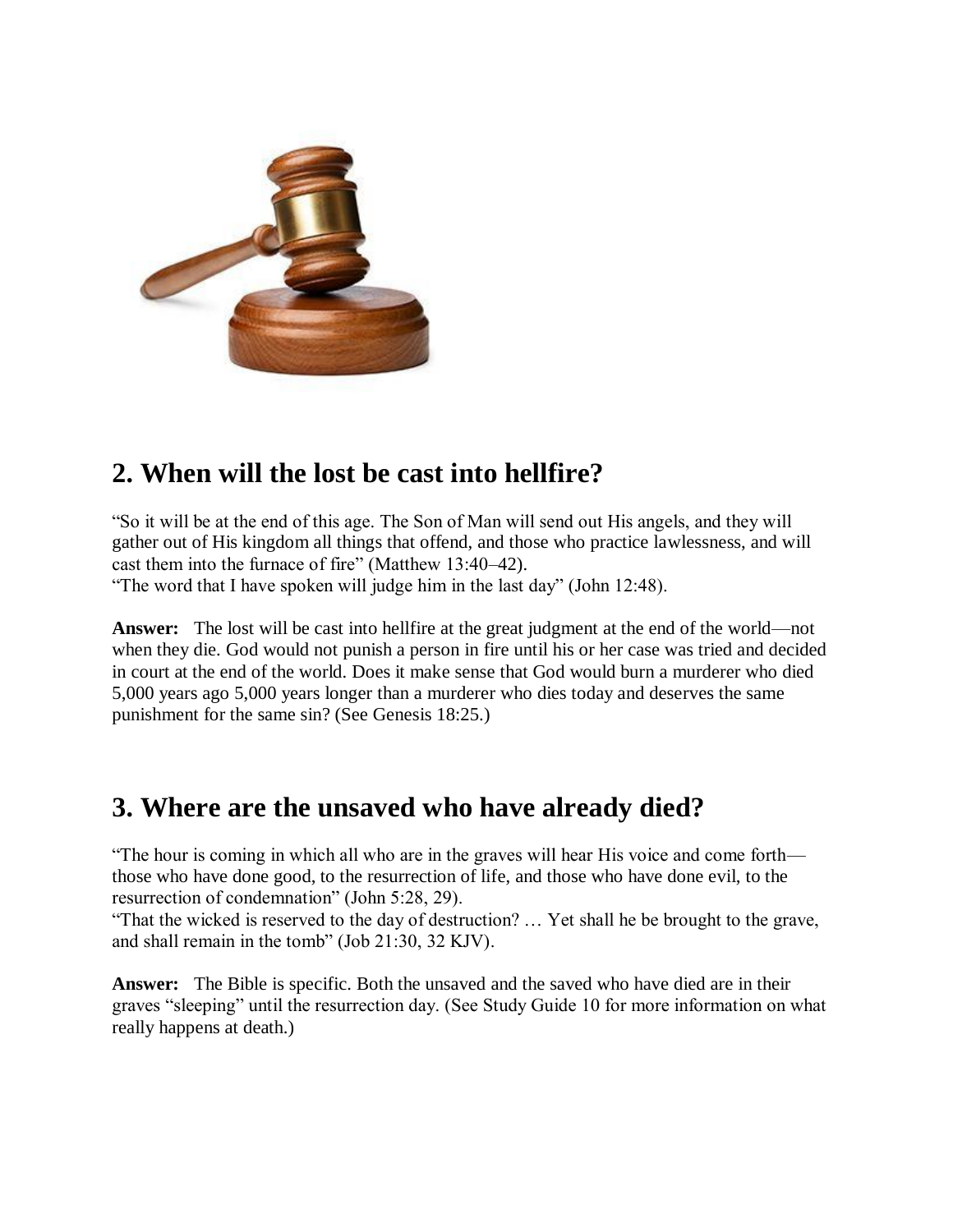

# **4. What is the end result of sin?**

"The wages of sin is death, but the gift of God is eternal life in Christ Jesus our Lord" (Romans 6:23).

"Sin, when it is full-grown, brings forth death" (James 1:15).

"God … gave His only begotten Son, that whoever believes in Him should not perish but have everlasting life" (John 3:16).



Jesus died to save us from our sins. Those who do not accept His gift of salvation will receive death.

**Answer:** The wages for (or the result of) sin is death, not everlasting life in hellfire. The wicked "perish," or receive "death." The righteous receive "everlasting life."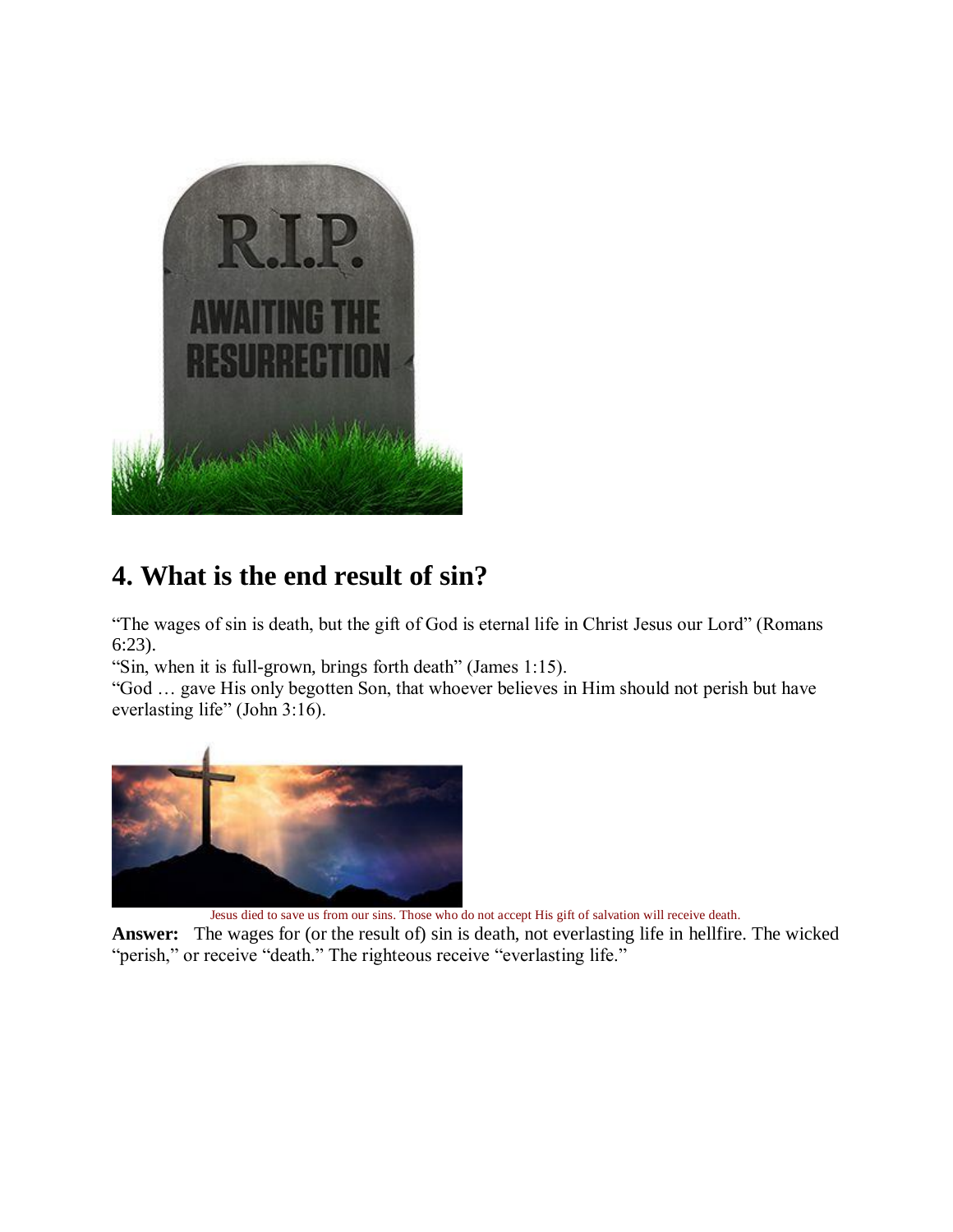

# **5. What will happen to the wicked in hellfire?**

"The cowardly, unbelieving, abominable, murderers, sexually immoral, sorcerers, idolaters, and all liars shall have their part in the lake which burns with fire and brimstone, which is the second death" (Revelation 21:8).

**Answer:** The wicked die the second death in hellfire. If the wicked lived forever being tortured in hell, they would be immortal. But this is impossible because the Bible says God "alone has immortality" (1 Timothy 6:16). When Adam and Eve were driven from the Garden of Eden, an angel was posted to guard the tree of life so that sinners would not eat of the tree and "live forever" (Genesis 3:22–24). The teaching that sinners are immortal in hell originated with Satan and is completely untrue. God prevented this when sin entered this earth by guarding the tree of life.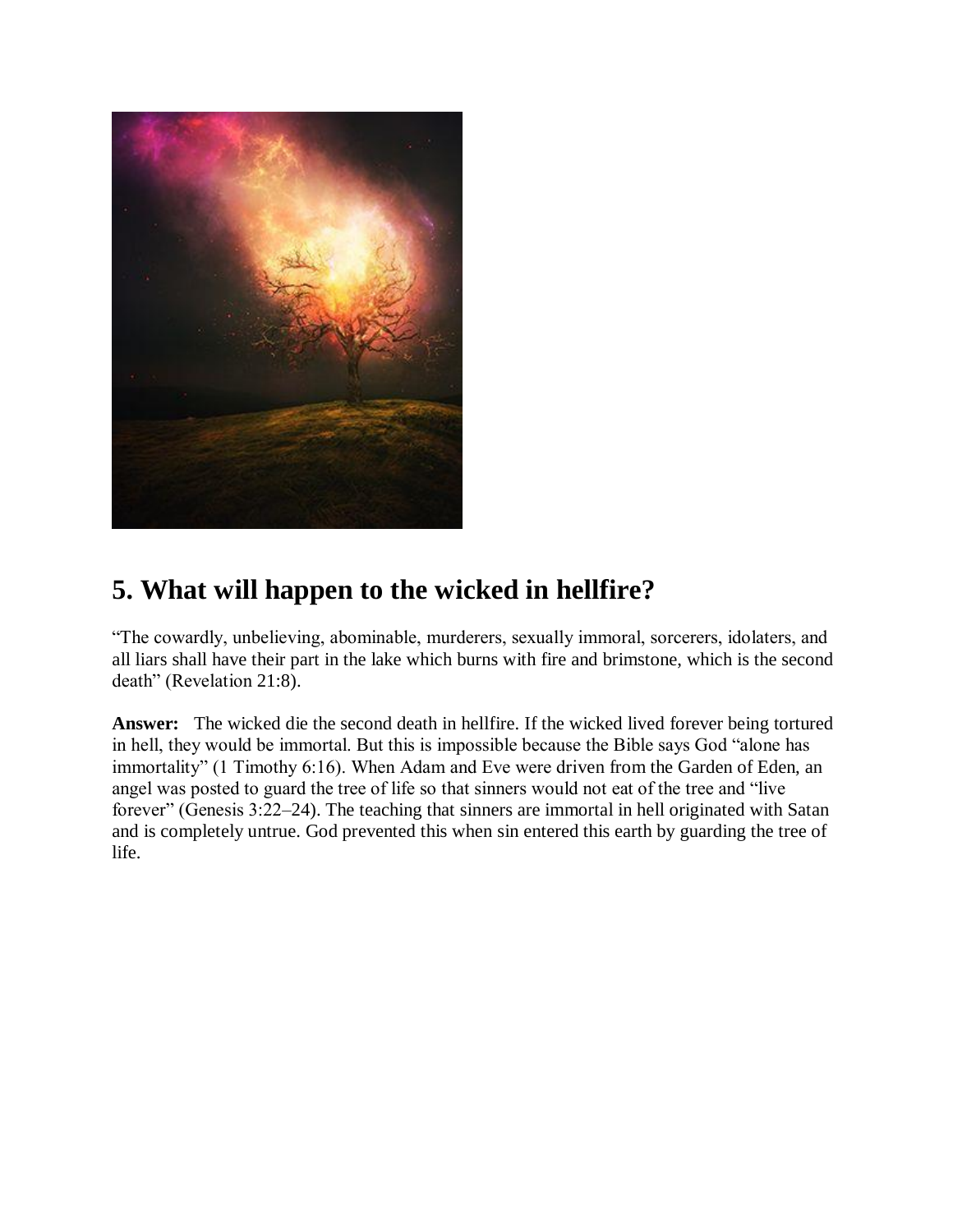

# **6. When and how will hellfire be kindled?**

"So it will be at the end of this age. The Son of Man will send out His angels, and they will ... cast them into the furnace of fire" (Matthew 13:40–42).

"They went up on the breadth of the earth and surrounded the camp of the saints and the beloved city. And fire came down from God out of heaven and devoured them" (Revelation 20:9). "If the righteous will be recompensed on the earth, how much more the ungodly and the sinner" (Proverbs 11:31).

**Answer:** The Bible says that God will kindle hellfire. After the holy city comes down out of heaven (Revelation 21:2), the wicked will attempt to capture it. At that time, God will rain down fire from heaven upon the earth, and it will devour the wicked. This fire is Bible hellfire.

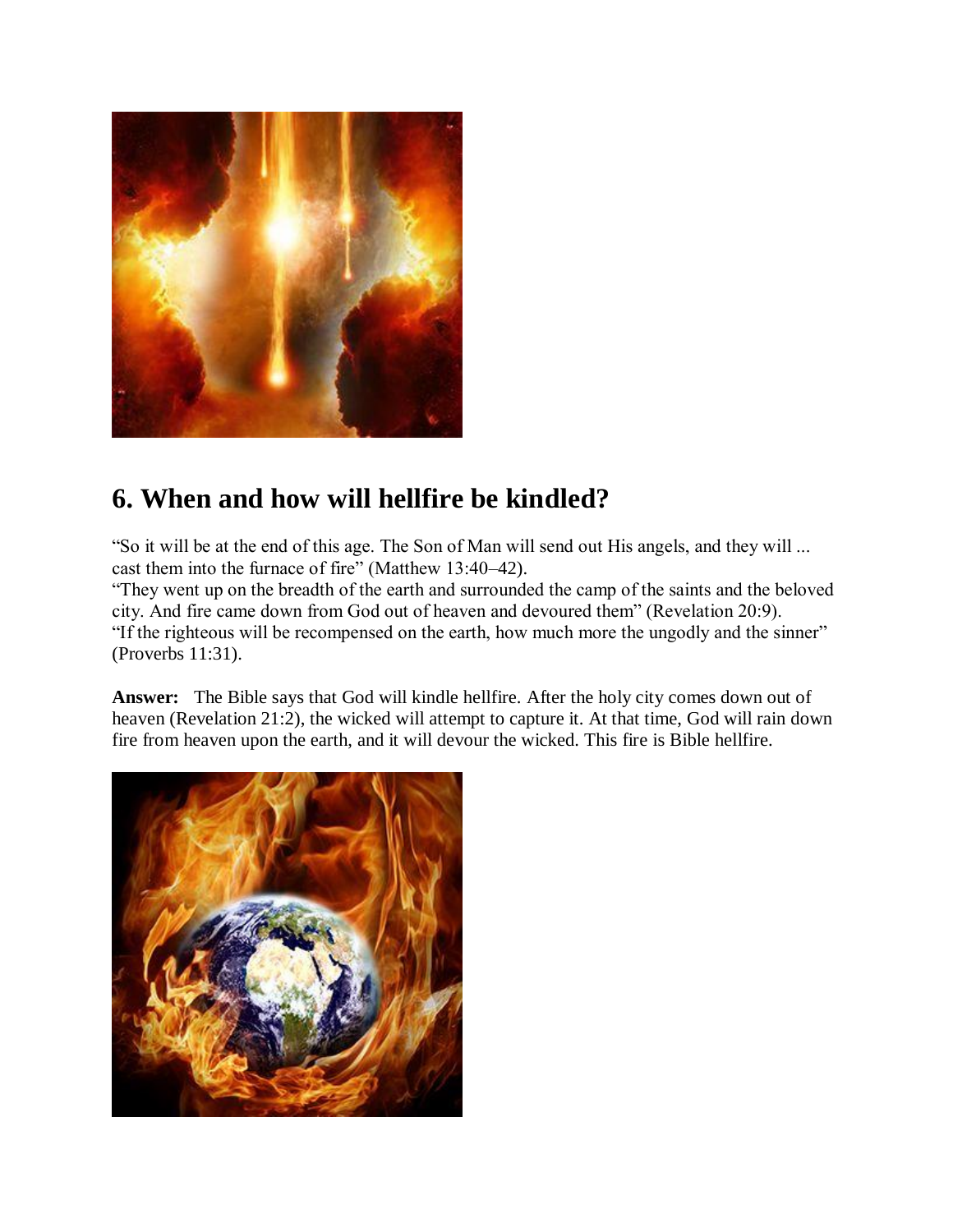# **7. How big and how hot will hellfire be?**

"The day of the Lord will come as a thief in the night, in which the heavens will pass away with a great noise, and the elements will melt with fervent heat; both the earth and the works that are in it will be burned up" (2 Peter 3:10).

**Answer:** Hellfire will be just as big as this earth because it will be the earth on fire. This fire will be so hot as to melt the earth and burn up all "the works that are in it." The atmospheric heavens will explode and "pass away with a great noise."



# **8. How long will the wicked suffer in the fire?**

"Behold, I am coming quickly, and My reward is with Me, to give to every one according to his work" (Revelation 22:12).

"He will reward each according to his works" (Matthew 16:27).

"That servant who knew his master's will, and did not ... do according to his will, shall be beaten with many stripes. But he who did not know, yet committed things deserving of stripes, shall be beaten with few" (Luke 12:47, 48).

**Answer:** The Bible does not tell us how long the wicked will be punished before receiving death in the fire. God does specifically state, however, that all will be punished according to their deeds. This means some will receive longer punishment than others, based upon their works.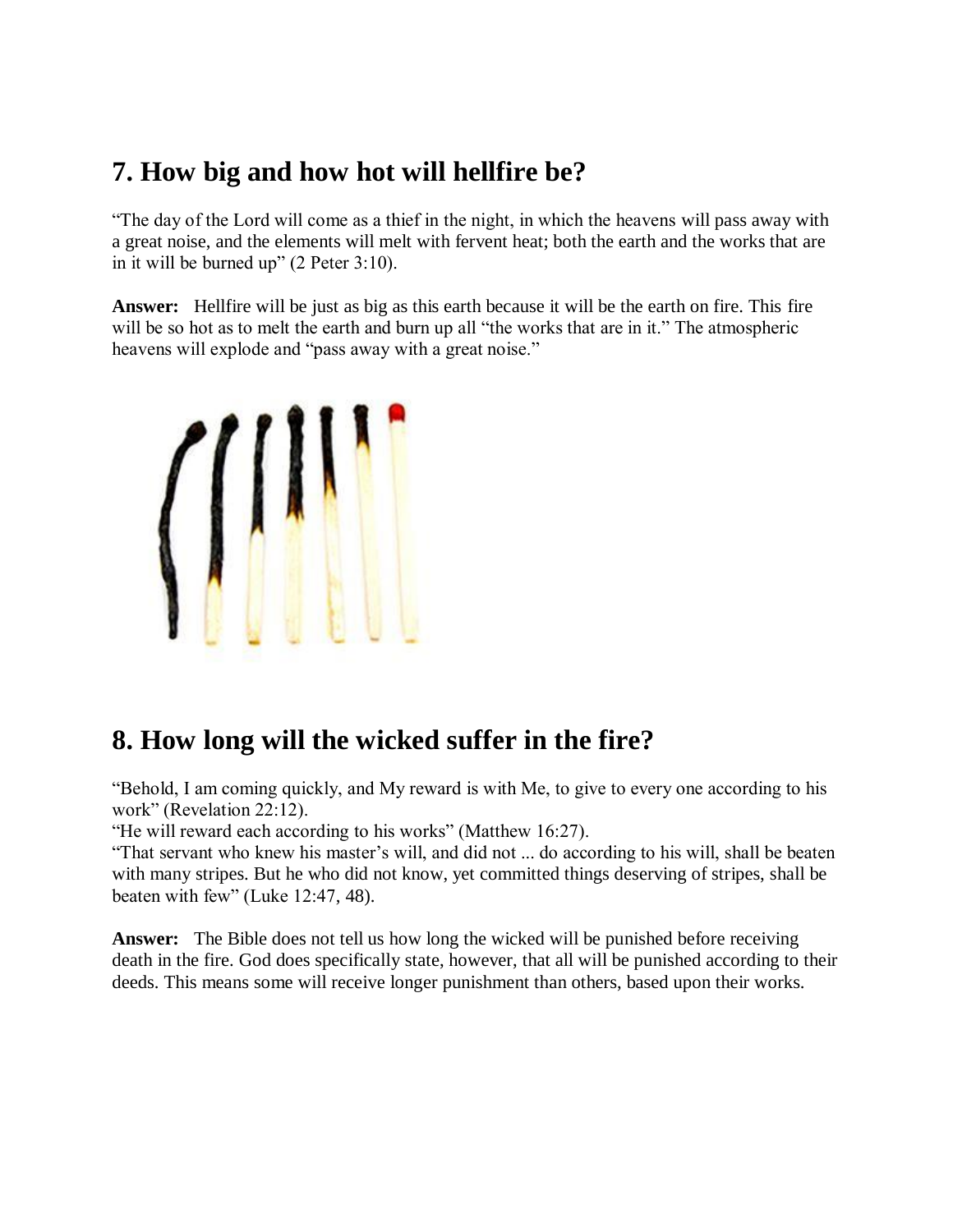

# **9. Will the fire eventually go out?**

"Behold, they shall be as stubble, the fire shall burn them; they shall not deliver themselves from the power of the flame; it shall not be a coal to be warmed by, nor a fire to sit before!" (Isaiah 47:14).

"I saw a new heaven and a new earth. ... And God will wipe away every tear from their eyes; there shall be no more death, nor sorrow, nor crying. There shall be no more pain, for the former things have passed away" (Revelation 21:1, 4).

**Answer:** Yes. The Bible specifically teaches that hellfire will go out—that there will not be left "a coal to be warmed by, nor a fire to sit before." The Bible also says that in God's new kingdom all "former things" will have passed away. Hell, being one of the former things, is included, so we have God's promise that it will be abolished.

If God tortured His enemies in a fiery horror chamber throughout eternity, He would be more vicious and heartless than men have ever been in the worst of war atrocities. An eternal hell of torment would be hell for God also, who loves even the vilest sinner.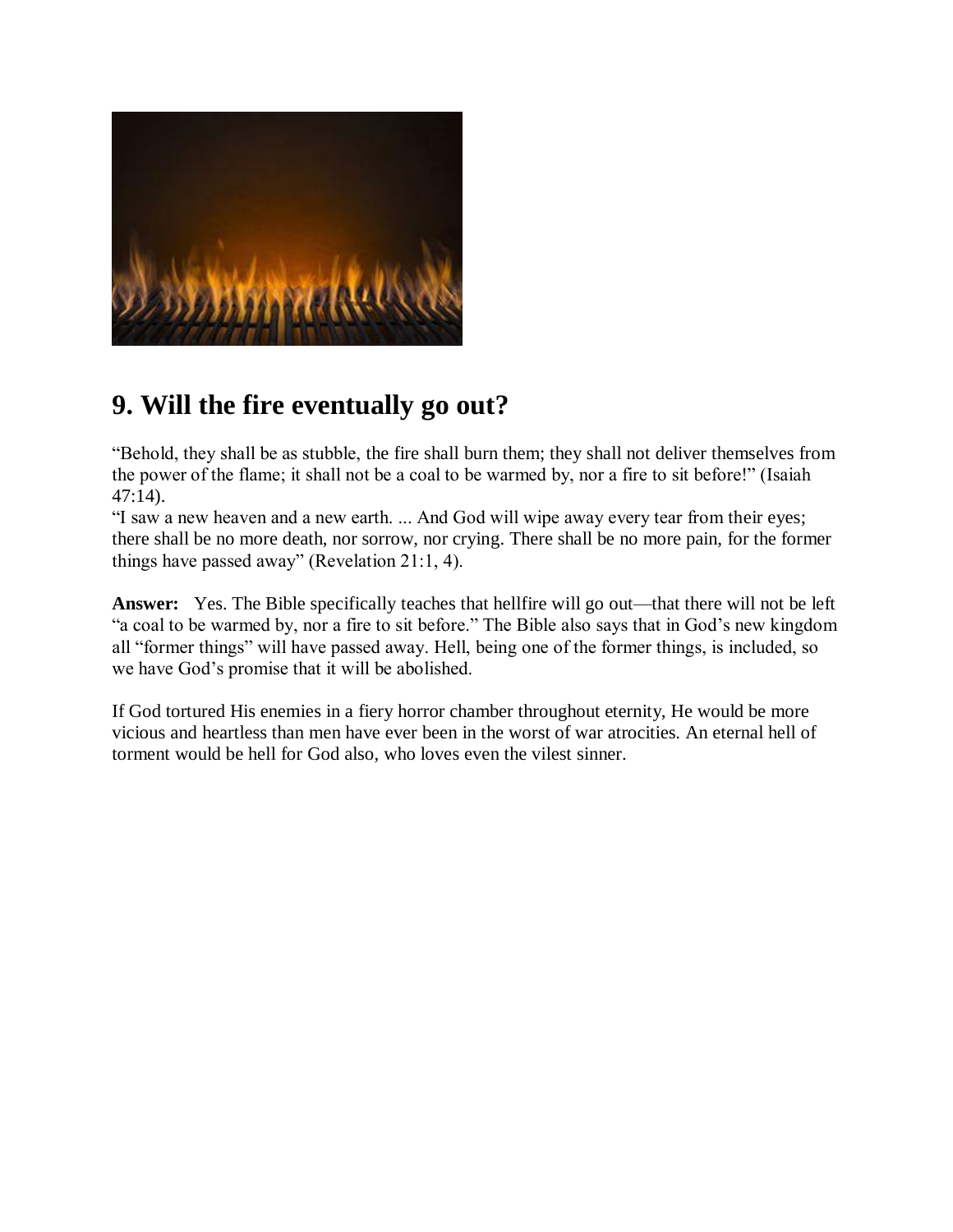

# **10. What will be left when the fire goes out?**

" 'Behold, the day is coming, burning like an oven, and all the proud, yes, all who do wickedly will be stubble. And the day which is coming shall burn them up ... that will leave them neither root nor branch. ... You shall trample the wicked, for they shall be ashes under the soles of your feet on the day that I do this,' says the Lord of hosts" (Malachi 4:1, 3).

**Answer:** Notice the verse does not say the wicked will burn like asbestos, as many today believe, but rather like stubble, which will be burned up. The little word "up" denotes completion. Nothing but ashes will be left when the fire goes out. In Psalm 37:10, 20, the Bible says the wicked will go up in smoke and be completely destroyed.

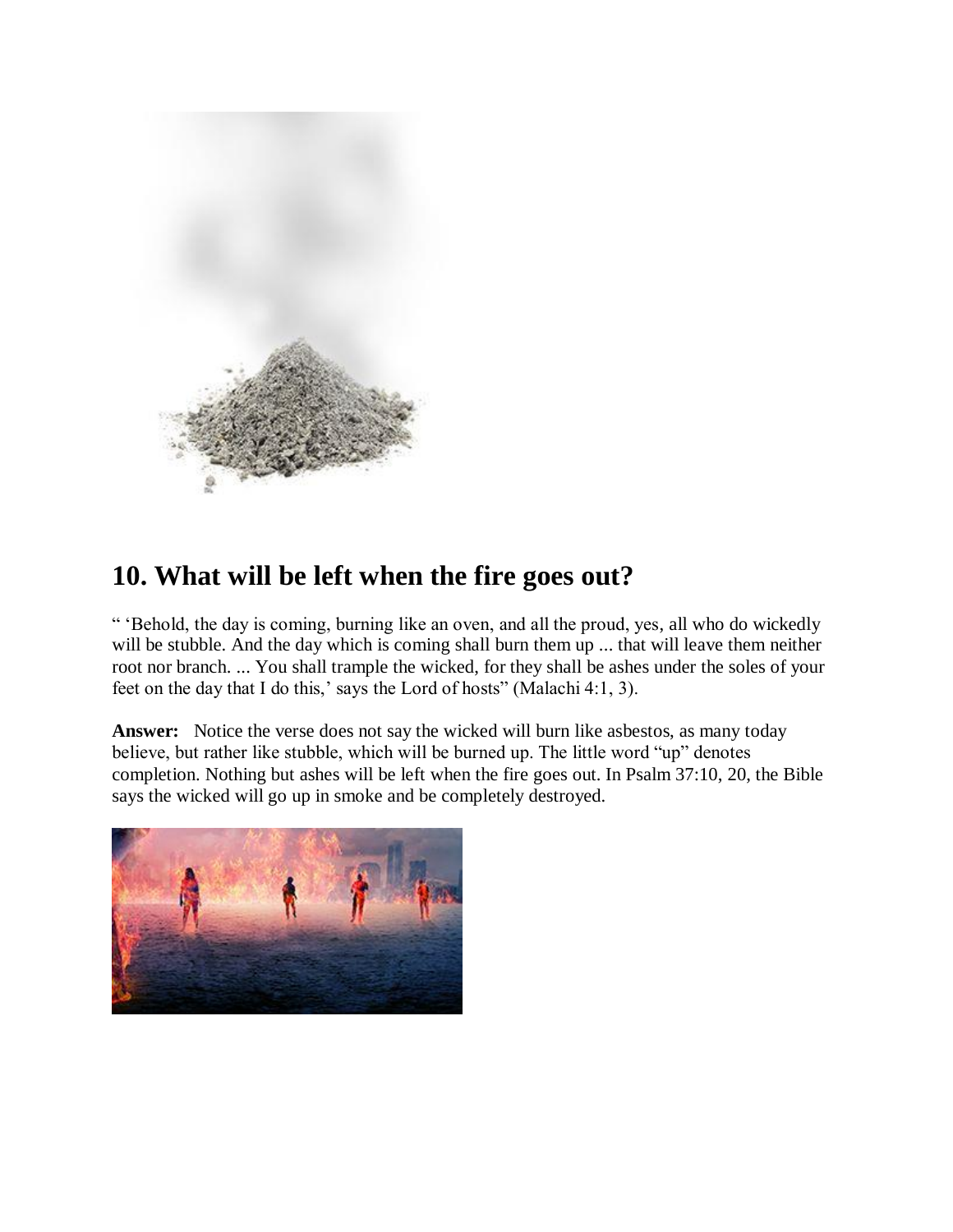# **11. Will the wicked enter hell in bodily form and be destroyed both soul and body?**

"It is more profitable for you that one of your members perish, than for your whole body to be cast into hell" (Matthew 5:30).

"Rather fear Him who is able to destroy both soul and body in hell" (Matthew 10:28). "The soul who sins shall die" (Ezekiel 18:20).

**Answer:** Yes. Real, living people enter hell in bodily form and are destroyed both soul and body. The fire from God out of heaven will fall upon real people and blot them out of existence.



# **12. Will the devil be in charge of hellfire?**

"The devil, who deceived them, was cast into the lake of fire" (Revelation 20:10). "I turned you to ashes upon the earth in the sight of all who saw you. … You … shall be no more forever" (Ezekiel 28:18, 19).

**Answer:** Absolutely not! The devil will be cast into the fire, and it will turn him into ashes.

# **13. Does the word "hell" as used in the Bible always refer to a place of burning or punishment?**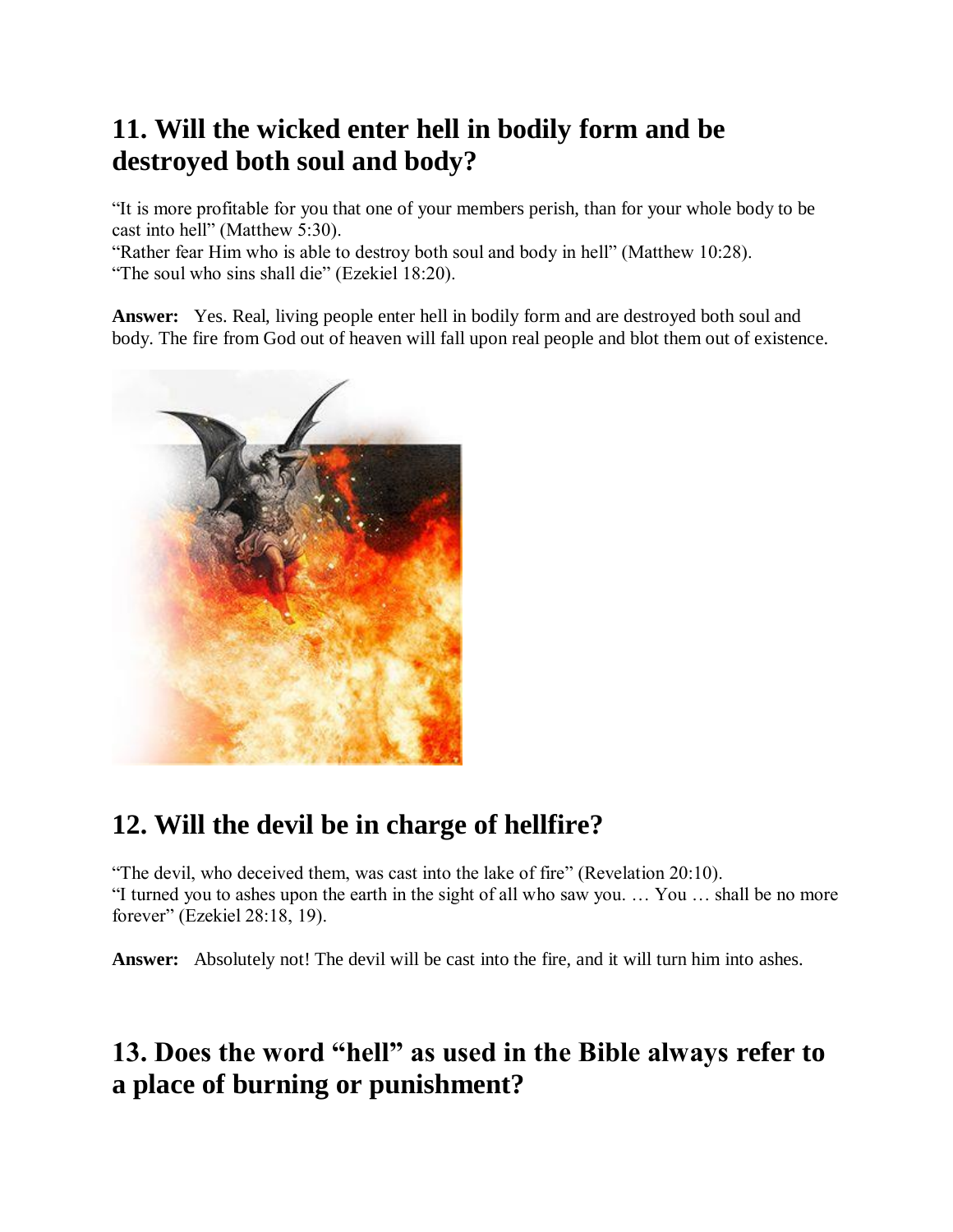**Answer:** No. The word "hell" is used 54 times in the Bible (KJV), and in only 12 cases does it refer to "a place of burning."

**The word "hell" is translated from several different words with various meanings, as indicated below:**

**IN THE OLD TESTAMENT** 31 times from "Sheol," which means the grave."

**IN THE NEW TESTAMENT** 10 times from "Hades," which means "the grave." 12 times from "Gehenna," which means "the place of burning." 1 time from "Tartarus," which means "a place of darkness." 54 TIMES TOTAL

*Note: The word "Gehenna" is a transliteration of the Hebrew "Ge-Hinnom," which means the "Valley of Hinnom." This valley, which lies immediately south and west of Jerusalem, was a place where dead animals, garbage, and other refuse were dumped. Fire burned constantly, as it does at modern sanitation dump sites. The Bible uses "Gehenna" or the "Valley of Hinnom" as a symbol of the fire that will destroy the lost at the end of time. The fire of Gehenna was not unending. Otherwise, it would still be burning southwest of Jerusalem today. Neither will the fire of hell be unending.*

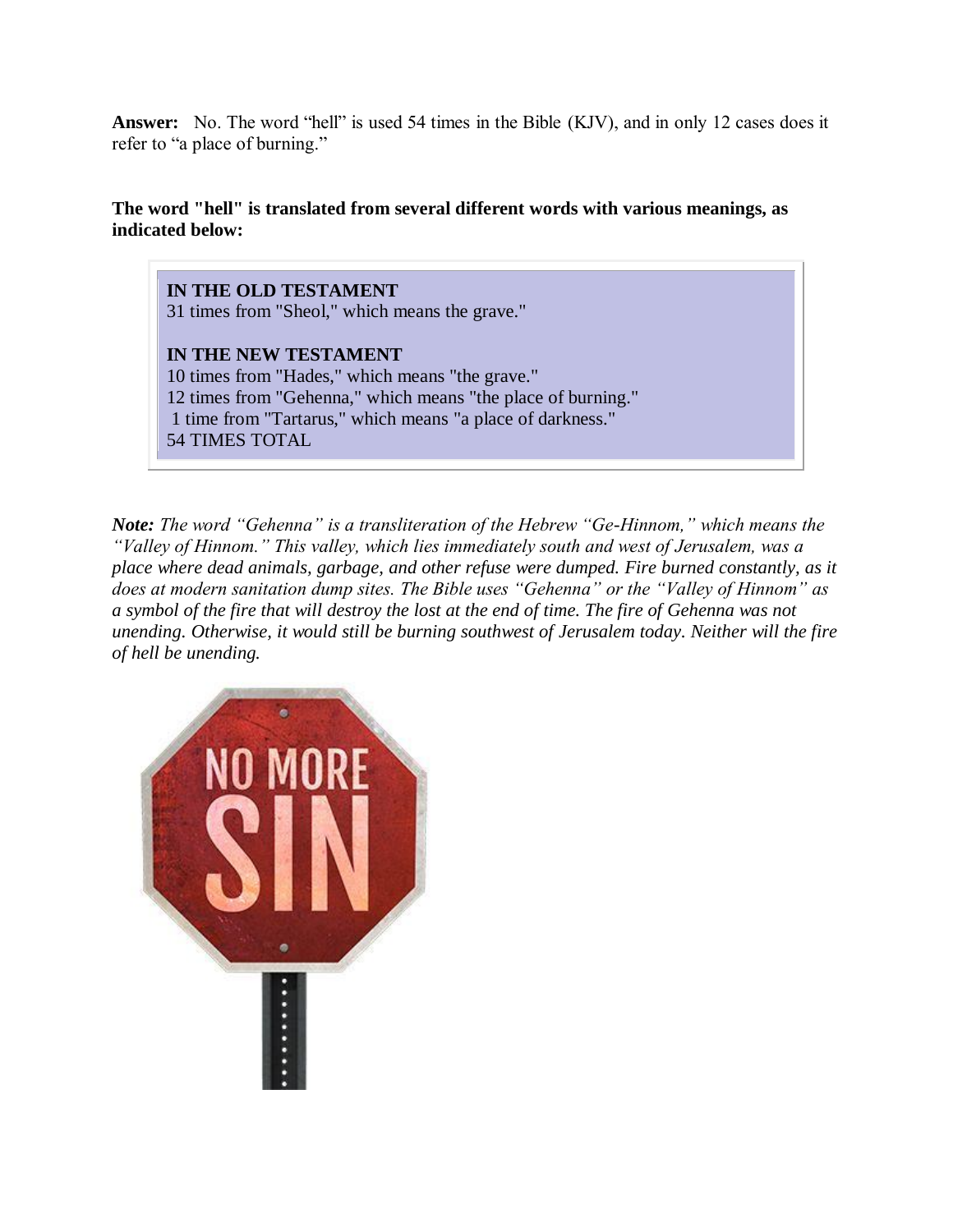# **14. What is God's real purpose in hellfire?**

"Depart from Me, you cursed, into the everlasting fire prepared for the devil and his angels" (Matthew 25:41).

"Anyone not found written in the Book of Life was cast into the lake of fire" (Revelation 20:15). "For yet a little while and the wicked shall be no more. … The enemies of the Lord … shall vanish. Into smoke they shall vanish away" (Psalm 37:10, 20).

**Answer:** God's purpose is that hell will destroy the devil, all sin, and the unsaved to make the world safe for eternity. Any vestige of sin left on this planet would be a deadly virus forever threatening the universe. It is God's plan to blot out sin from existence for all time!

### **Eternal Hell Would Perpetuate Sin**

An eternal hell of torment would perpetuate sin and make its eradication impossible. An eternal hell of torment is not part of God's great plan at all. Such a theory is slander against the holy name of a loving God. The devil delights to see our loving Creator pictured as a monstrous tyrant.

### **Eternal Hell Is Not Found in the Bible**

The "eternal hell of torment" theory originated not from the Bible, but from misguided people who were, perhaps inadvertently, led of the devil. And while a fear of hell might get our attention, we are not saved by fear but by God's grace.



God will be deeply saddened when He must destroy those His Son died to save.

# **15. Isn't the act of destroying the unsaved foreign to God's nature?**

" 'As I live,' says the Lord God, 'I have no pleasure in the death of the wicked, but that the wicked turn from his way and live. Turn, turn from your evil ways! For why should you die?' " (Ezekiel 33:11).

"The Son of Man did not come to destroy men's lives but to save them" (Luke 9:56).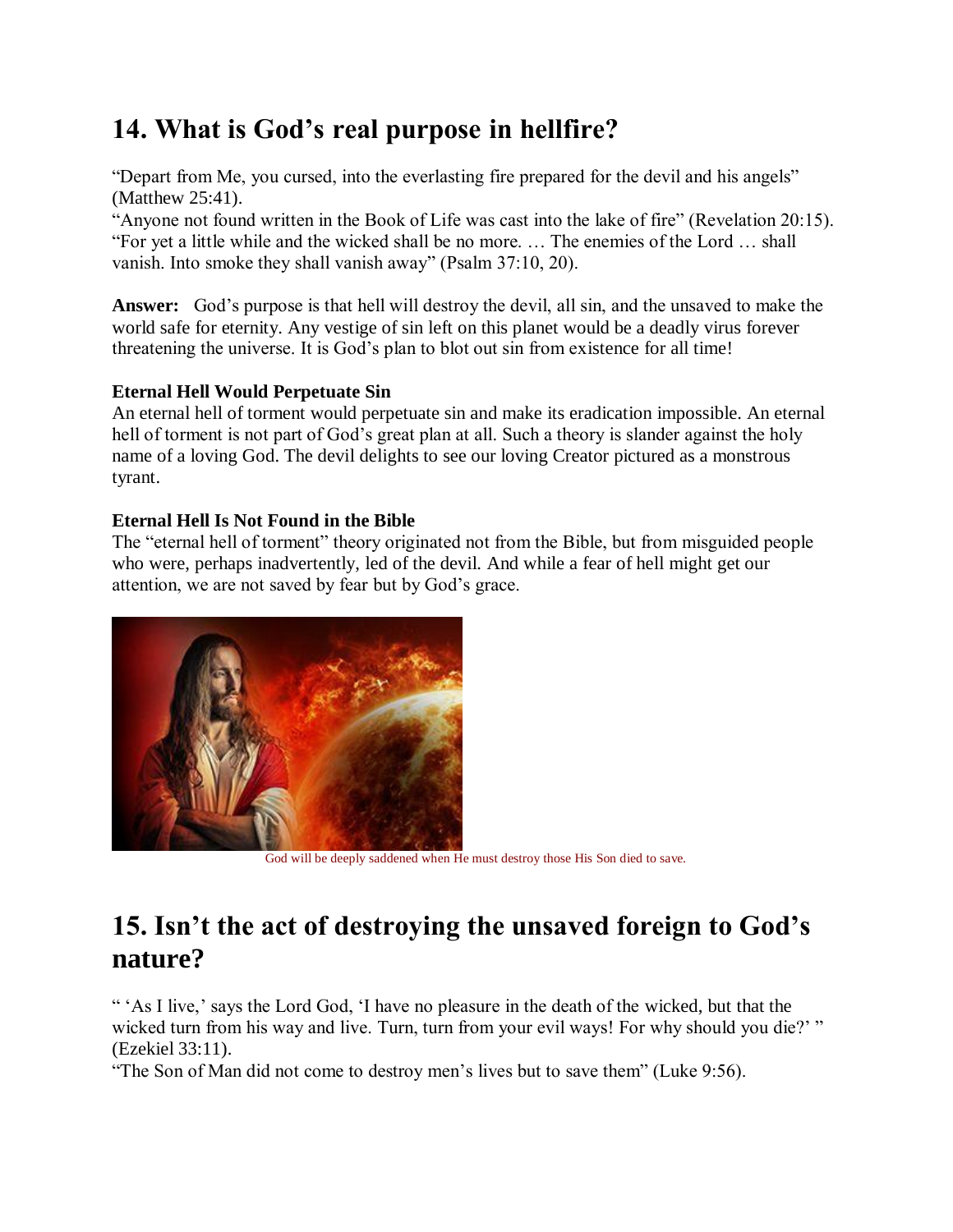"The Lord will rise up … that He may do His work, His awesome work, and bring to pass His act, His unusual act" (Isaiah 28:21).



**Answer:** Yes—the work of God has always been to save rather than to destroy. The work of destroying the wicked in hellfire is so foreign to God's nature that the Bible calls it His "unusual act." God's great heart will ache at the destruction of the wicked. Oh, how diligently He works to save every soul! But if one spurns His love and clings to sin, God will have no choice but to destroy the unrepentant sinner when He rids the universe of the horrible, malignant growth called "sin" in the fires of the last day.

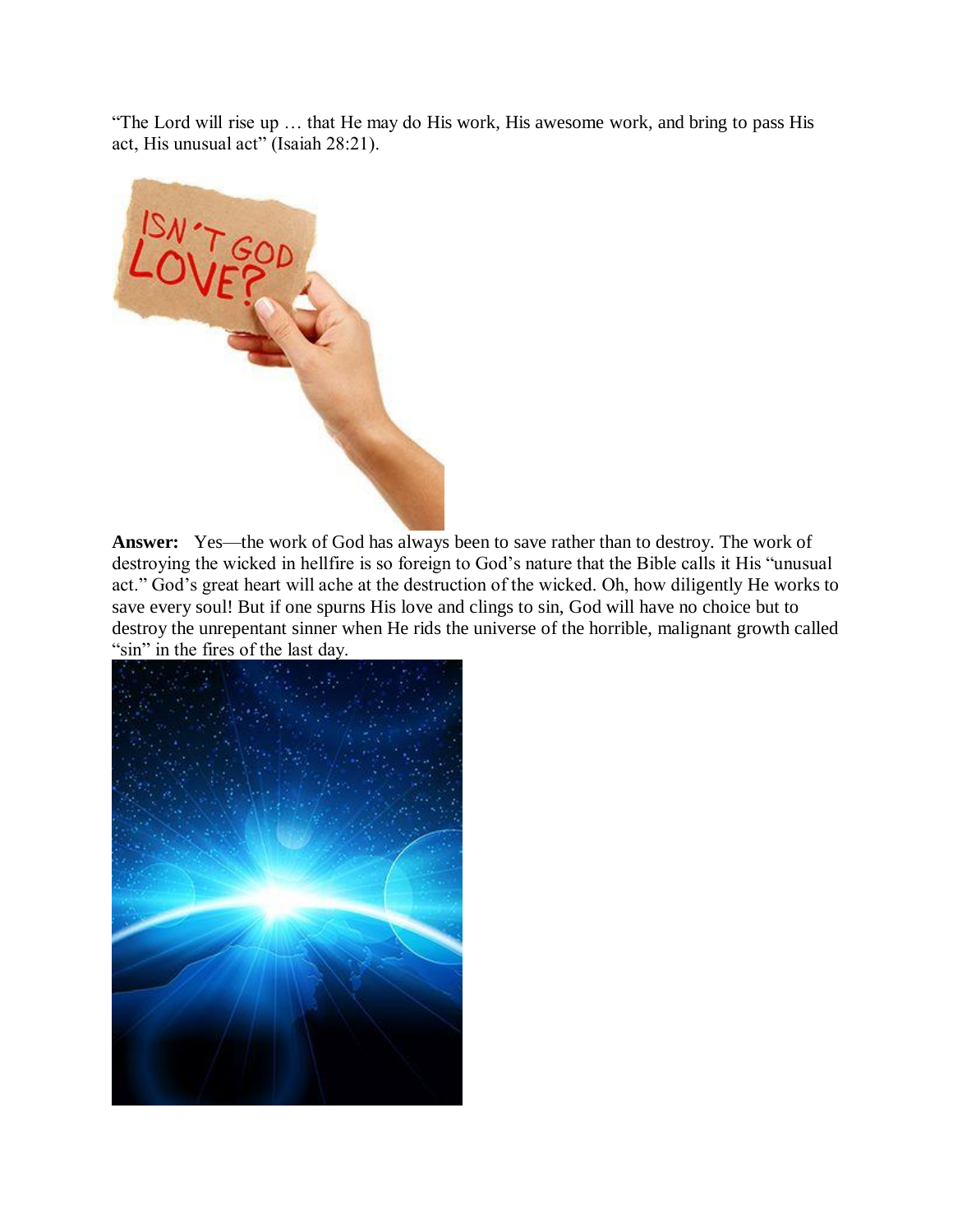# **16. What are God's post-hell plans for the earth and His people?**

"He will make an utter end of it. Affliction will not rise up a second time" (Nahum 1:9). "I create new heavens and a new earth; and the former shall not be remembered or come to mind" (Isaiah 65:17).

"Behold, the tabernacle of God is with men, and He will dwell with them, and they shall be His people. God Himself will be with them and be their God. And God will wipe away every tear from their eyes; there shall be no more death, nor sorrow, nor crying. There shall be no more pain" (Revelation 21:3, 4).



**Answer:** After hellfire goes out, God will create a new earth and restore it to His people—with all the beauties and glories of Eden before sin entered. Pain, death, tragedy, woe, tears, sickness, disappointment, sorrow, and all sin will be banished forever.

### **Sin Will Not Rise Again**

God promises that sin will never rise again. His people will be filled with perfect peace, love, joy, and contentment. Their lives of complete happiness will be far more glorious and thrilling than mere words could ever describe. The real tragedy of hell is in missing heaven. A person who chooses not to enter this magnificent kingdom has made the saddest choice of a lifetime.

# **17. Are you thankful to learn that God is not punishing the wicked throughout eternity in hellfire?**

**Answer:**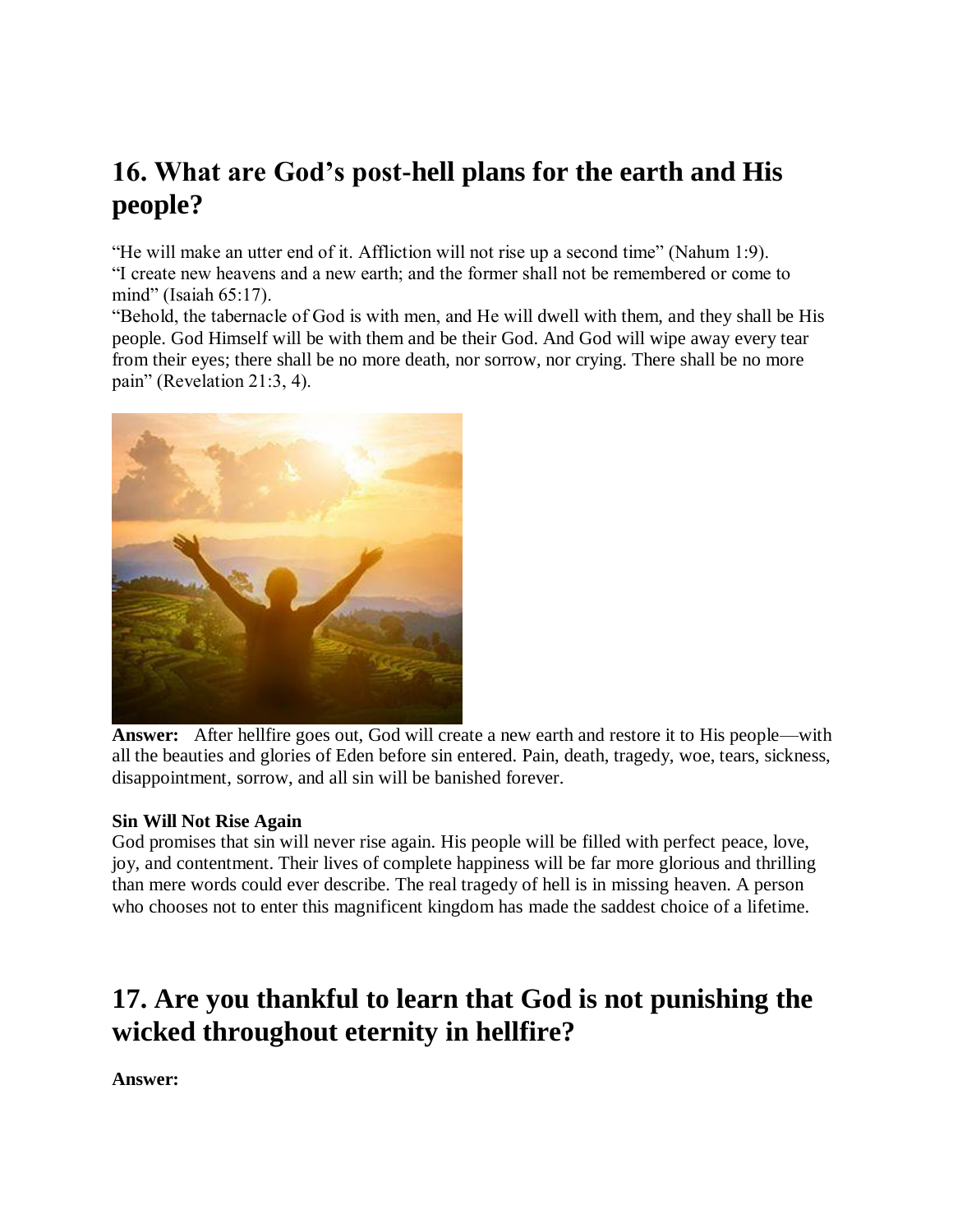## **Thought Questions**

### **1. Doesn't the Bible speak of "eternal torment"?**

No—the phrase "eternal torment" does not appear in the Bible.

### **2. Then why does the Bible say that the wicked will be destroyed with unquenchable fire?**

Unquenchable fire is fire that cannot be put out, but which goes out when it has turned everything to ashes. Jeremiah 17:27 says Jerusalem was to be destroyed with unquenchable fire, and in 2 Chronicles 36:19–21 the Bible says this fire burned the city "to fulfill the word of the Lord by the mouth of Jeremiah" and left it desolate. Yet we know this fire went out, because Jerusalem

is not burning today.

### **3. Doesn't Matthew 25:46 say the wicked will receive "everlasting punishment"?**

Notice the word is punishment, not punishing. Punishing would be continuous, while punishment is one act. The punishment of the wicked is death, and this death is everlasting.

### **4. Can you explain Matthew 10:28: "Do not fear those who kill the body but cannot kill the soul"?**

The word "soul" has three meanings in the Bible: (1) a living being, Genesis 2:7—(2) the mind, Psalm 139:14—and (3) life, 1 Samuel 18:1. Also, Matthew 10:28 refers to the soul as the eternal life that God guarantees to all who accept it. No one can take this away.

### **5. Matthew 25:41 speaks of "everlasting fire" for the wicked. Does it go out?**

Yes. According to the Bible, it does. We must let the Bible explain itself. Sodom and Gomorrah were destroyed with everlasting, or eternal, fire (Jude 1:7), and that fire turned them "into ashes" as a warning to "those who afterward would live ungodly" (2 Peter 2:6). These cities are not burning today. The fire went out after everything was burned up. Likewise, everlasting fire will go out after it has turned the wicked to ashes (Malachi 4:3). The effects of the fire are everlasting, but not the burning itself.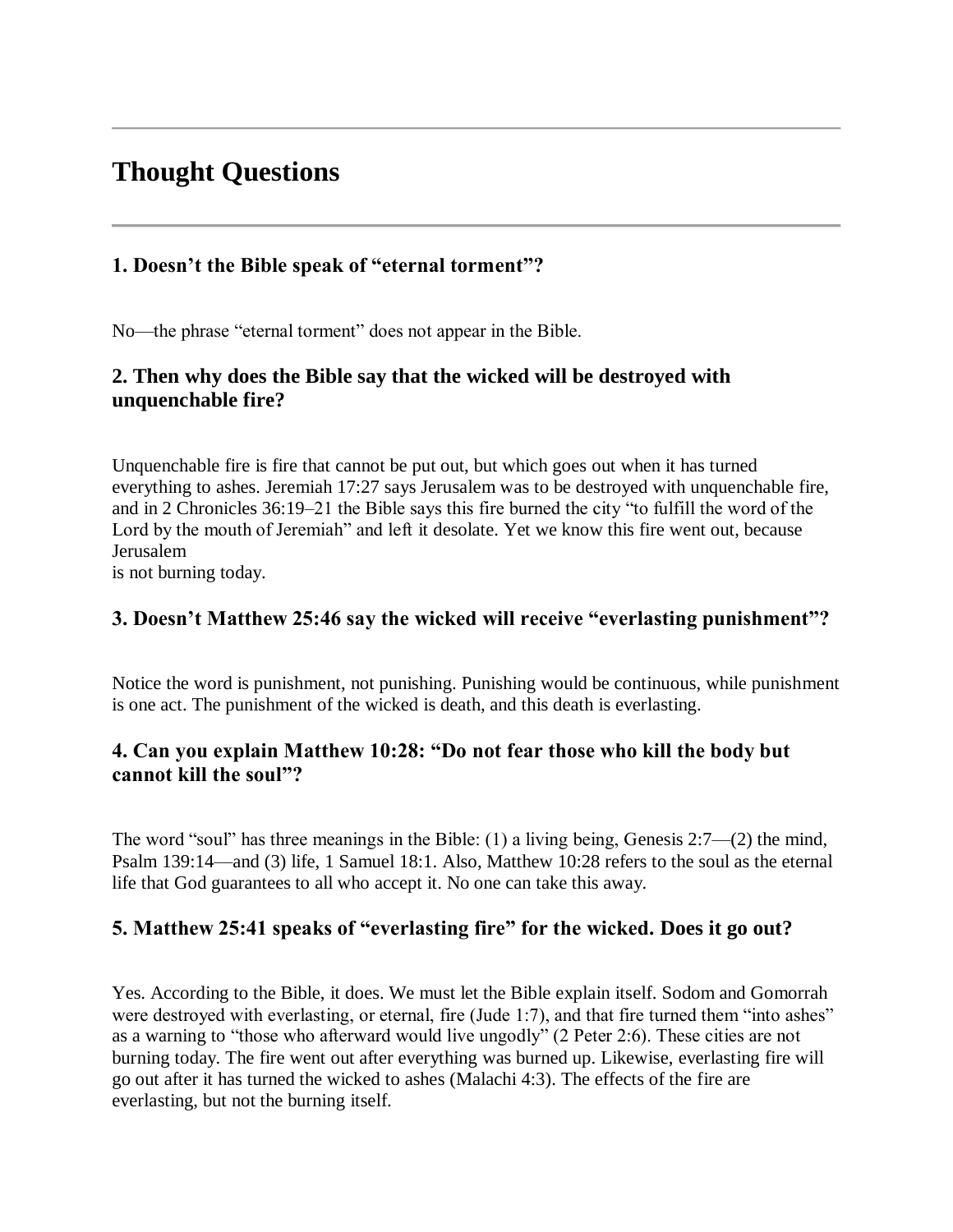### **6. Doesn't the story of the rich man and Lazarus in Luke16:19-31 teach an eternal hell of torment?**

No! It is a parable Jesus used to emphasize a certain spiritual lesson. The point of the story is found in verse 31. Parables should not be taken literally—otherwise, we would believe that trees talk! (See Judges 9:8–15.) Here are some facts making it clear that Luke 16:19–31 is a parable:

**A.** Abraham's bosom is not heaven (Hebrews 11:8–10, 16).

**B.** People in hell can't talk to those in heaven (Isaiah 65:17).

**C.** The dead are in their graves (Job 17:13; John 5:28, 29). The rich man was in bodily form with eyes, a tongue, etc., yet we know that the body does not go to hell at death but remains in the grave, as the Bible says.

**D.** People are rewarded at Christ's second coming, not at death (Revelation 22:12).

**E.** The lost are cast into hell at the end of the world, not when they die (Matthew 13:40–42).

### **7. But the Bible speaks of the wicked being tormented "forever," doesn't it?**

The term forever is used 56 times in the King James Bible in connection with things that have already ended.\* It is like the word "tall," which means something different in describing men, trees, or mountains. In Jonah 2:6, "forever" means "three days and nights." In Deuteronomy 23:3, it means 10 generations. In the case of mankind, it means "as long as he lives" or "until death." (See 1 Samuel 1:22, 28; Exodus 21:6; Psalm 48:14.) So the wicked will burn in the fire as long as they live, or until death. This fiery punishment for sin will vary according to the degree of sins for each individual, but after the punishment, the fire will go out. The unbiblical teaching of eternal torment has done more to drive people to atheism than any other invention of the devil. It is slander upon the loving character of a gracious heavenly Father and has done untold harm to the Christian cause.

*\*To check in a concordance, look up the word "ever."*

# **Quiz Questions**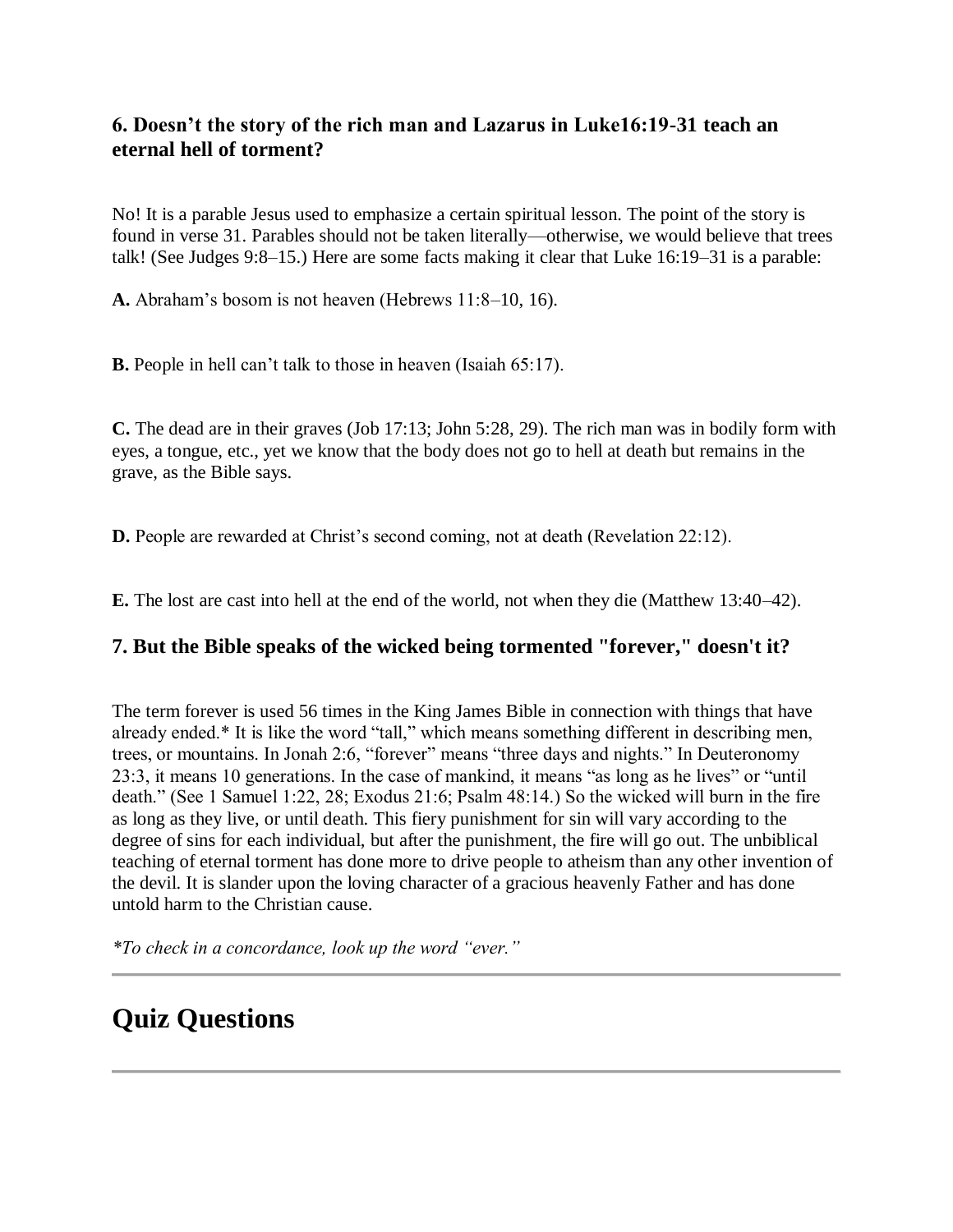### **1. Sinners are cast into hellfire (1)**

\_\_\_\_\_ When they die. \_\_\_\_\_ At the end of the world. \_\_\_\_\_ By the devil.

### **2. The reward that sinners will receive in hellfire is (1)**

- \_\_\_\_\_ Death.
- \_\_\_\_\_ Eternal torment.
- \_\_\_\_\_ Being tortured by the devil, who is in charge.

### **3. Hellfire (1)**

- \_\_\_\_\_ Will be the whole world set on fire by God.
- \_\_\_\_\_ Is burning now.
- **EXECUTE:** Burns throughout the endless ages of eternity.

### **4. Sinners who have died are in (1)**

\_\_\_\_\_ Purgatory. \_\_\_\_\_ Hellfire. \_\_\_\_\_ Their graves.

### **5. The population of hell today (1)**

- \_\_\_\_\_ Is exactly zero.
- \_\_\_\_\_ Numbers in the millions.
- \_\_\_\_\_ Cannot be determined.

### **6. Hellfire (1)**

- Destroys only the body of the wicked.
- \_\_\_\_\_ Tortures the soul of the wicked throughout eternity.
- \_\_\_\_\_ Destroys sinners -both soul and body- turning them to ashes, then goes out.

### **7. An eternal hell of torment (1)**

\_\_\_\_\_ Is a very important part of God's great plan.

\_\_\_\_\_ Is the devil's doctrine and is slander upon the holy, loving name of God, who abhors seeing people suffer.

\_\_\_\_\_ Gives Satan a job throughout eternity.

#### **8. "Hell" in the Bible (1)**